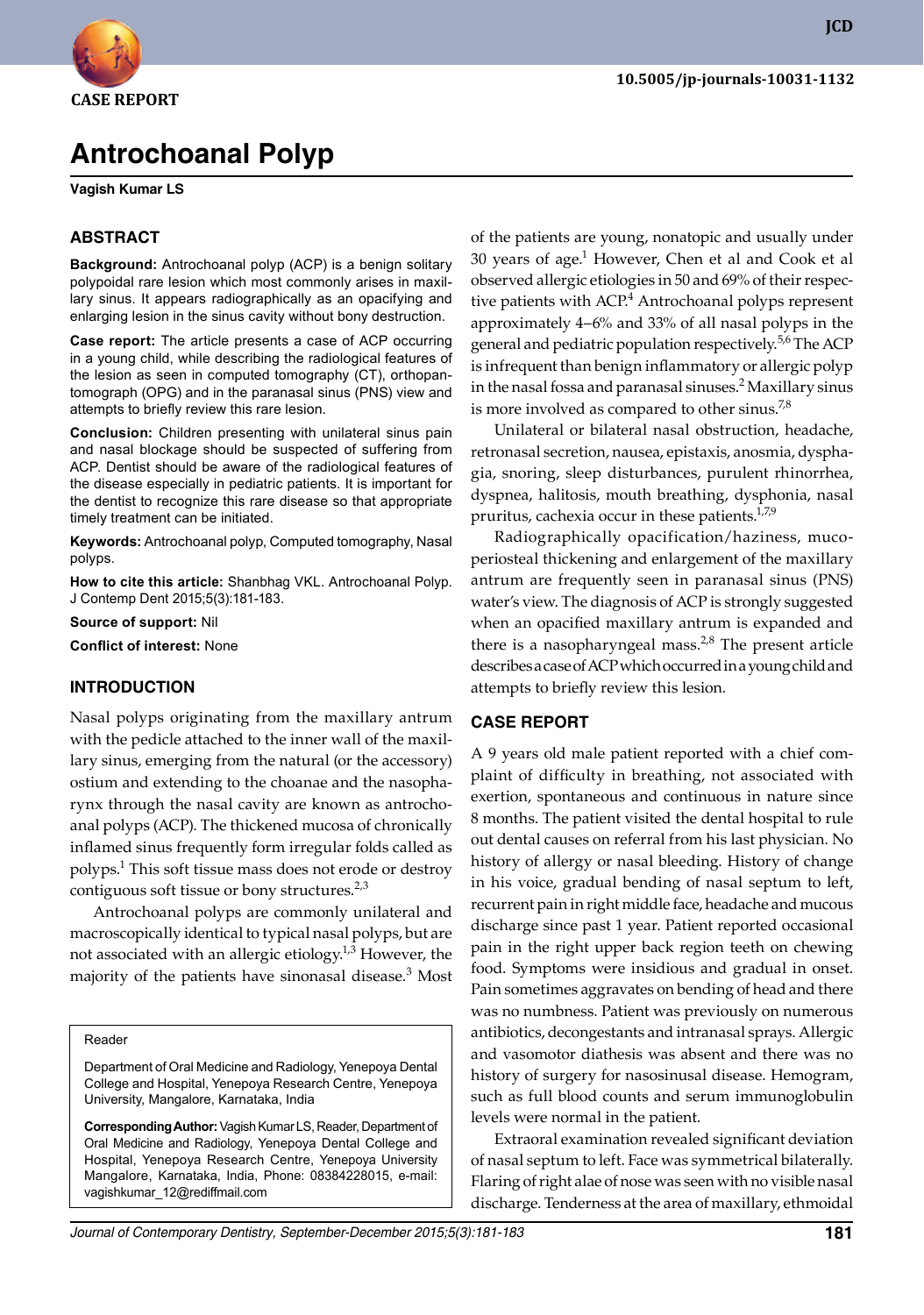and frontal sinuses on right side was elicited. Crepitation was absent. Intraoral examination revealed dentinal caries with 75, 85.

Computed tomography (CT) scan, orthopantomogram (OPG) and PNS view were advised. Computed tomography showed well-defined soft tissue density lesion in right maxillary sinus with no calcifications. The lesion extended through the right osteomeatal complex and from nasal cavity into the nasophaynx through the posterior choana. There was mucosal thickening in the left maxillary and sphenoidal sinuses. Nasal septum was deviated to left (Figs 1 and 2). Orthopantomogram



**Fig. 1:** Computed tomography shows hypodense mass filling the slightly enlarged right maxillary sinus and extending into posterior chonae. Also seen is the thickening of mucosal lining of left maxillary sinus

showed radiopacity filling the right maxillary sinus (Fig. 3). Paranasal sinus view showed hazy radiopaqueness filling the right nasal cavity and deviation of nasal septum to left (Fig. 4). A diagnosis of ACP was arrived and dental causes ruled out. The patient was referred to a competent ENT surgeon for further assessment and appropriate treatment. The patient was contacted after 3 months and the histopathology diagnosis report confirmed the case as ACP with features of an inflammatory polyp.

# **Discussion**

Antrochoanal polyps usually have two components: The cystic and solid polypoid parts. The cystic component originates from the posterior, inferior, lateral or medial walls of the maxillary antrum, and it attaches to the solid polyp with a pedicle in the nasal cavity. Decreased lipoxygenase pathway products, role of urokinase-type plasminogen activator and plasminogen activator inhibitor-I has been implicated in the pathogenesis of ACP.<sup>3-5,10</sup> Although it occurs unilaterally, rarest bilateral cases are also reported.<sup>8,10</sup> Anterior rhinoscopy usually reveals an intranasal polypoidal mass. A larger polyp may be seen by posterior rhinoscopy or in the mouth.<sup>3,10</sup> Antrochoanal polyps typically appear as a smooth, grayish, bluish, yellowish or pale/bright mass on nasal endoscopy.<sup>1,3,10</sup> Unlike other nasal polyps, they usually have a narrow stalk arising from the maxillary sinus. When the polyp is bulky there will be relevant nasal septum deviation.<sup>7</sup>



**Fig. 2:** Hypodense mass filling the right nasal cavity and also there is deviation of nasal septum to contralateral side